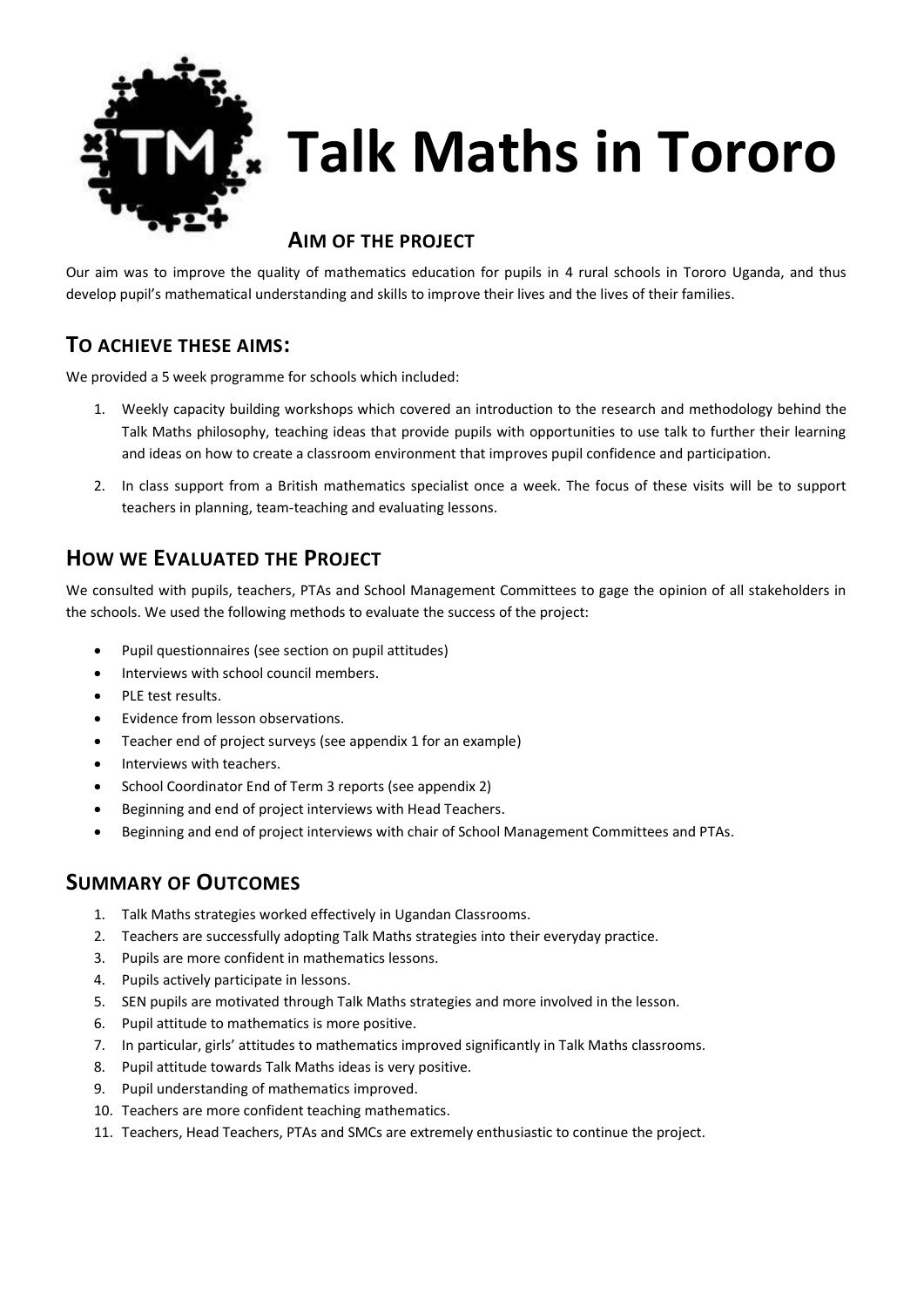## **PROJECT EVALUATION**

## **1. TALK MATHS STRATEGIES AND HOW THEY WORKED IN THE CLASSROOM**

Weekly lesson observations showed that teachers understood the Talk Maths strategy and were to keen try it in their classrooms. By week 2 all teachers were successfully using talk partners and by the end of the project all classrooms had an established Talk Maths classroom poster and a were building positive learning environments. Some teachers were effectively using open questioning to encourage talk as well as teaching ideas like odd one out and sometimes always never. This demonstrated that these **ideas work in rural Ugandan classrooms** and that they can have a big impact.

End of Project teacher questionnaires suggest all **teachers will continue to use ideas** they gained during the project:

- Will you continue to use the ideas from this project? If yes, which ones and why?
- -"learning with partner as it helps them to widen and share their ideas"
- -"pairing and grouping because it helps every child"
- -"talk to your partner helps a lot develop pupil understanding"
- -"pairing learners: it allows everyone to participate"
- -talk partners "makes learning real and meaningful"

There was also much mention on the Talk Maths classroom poster and positive environment philosophy such as taking risks, mistakes help us learn, sharing ideas and pupils taking responsibility for their learning.

#### Key outcome:

Teachers are successfully adopting Talk Maths strategies into their everyday practice.

## **2. IMPACT ON PUPILS IN CLASS**

It was evident from lesson observations that Talk Maths had a big impact on pupils and their education as they transformed the learning environment. Two areas which had been highlighted by pre-project interviews with head teachers was the lack participation of pupils in lessons and poor test scores. Talk Maths strategies effectively addressed these problems and saw huge improvements:

- Lesson observations showed teachers who effectively used Talk Maths ideas had high numbers of pupils participating. For example, many times a teacher asked a question – perhaps 5% hands up. Then the teacher asked pupils to discuss the answer and then asked the question again – approximately 80-90% of pupils in the class then raised their hand. One teacher took this further by addressing those who did not have their hand up, saying "your friend has the answer, why have you not discussed it?" This was fantastic as it showed this group of P6 pupils that the teacher expected all pupils to take responsibility for their learning. Evidence from teacher interviews and end of project surveys also reveal that all teachers have seen **more pupils actively participating** in lessons.
- Lesson observations, teacher interviews, end of project surveys, PLE results and school coordinator reports show that Talk Maths methods have **improved pupil understanding** in maths. Lesson observations showed that, when methods were used effectively, that pupil were much more likely to be successful when answering questions independently. All other indicators also mirror this result and even PLE results for that year have improved, compared to the year before. This claim clearly needs to be evaluated long term, but, as the project grows and schools adopt whole school approaches to Talk Maths, we can confidently predict an increase in pupil understanding in the long term.

#### Key outcomes:

Pupil understanding of mathematics improved.

Pupils actively participate in lessons.

SEN pupils are motivated through Talk Maths strategies and more involved in the lesson.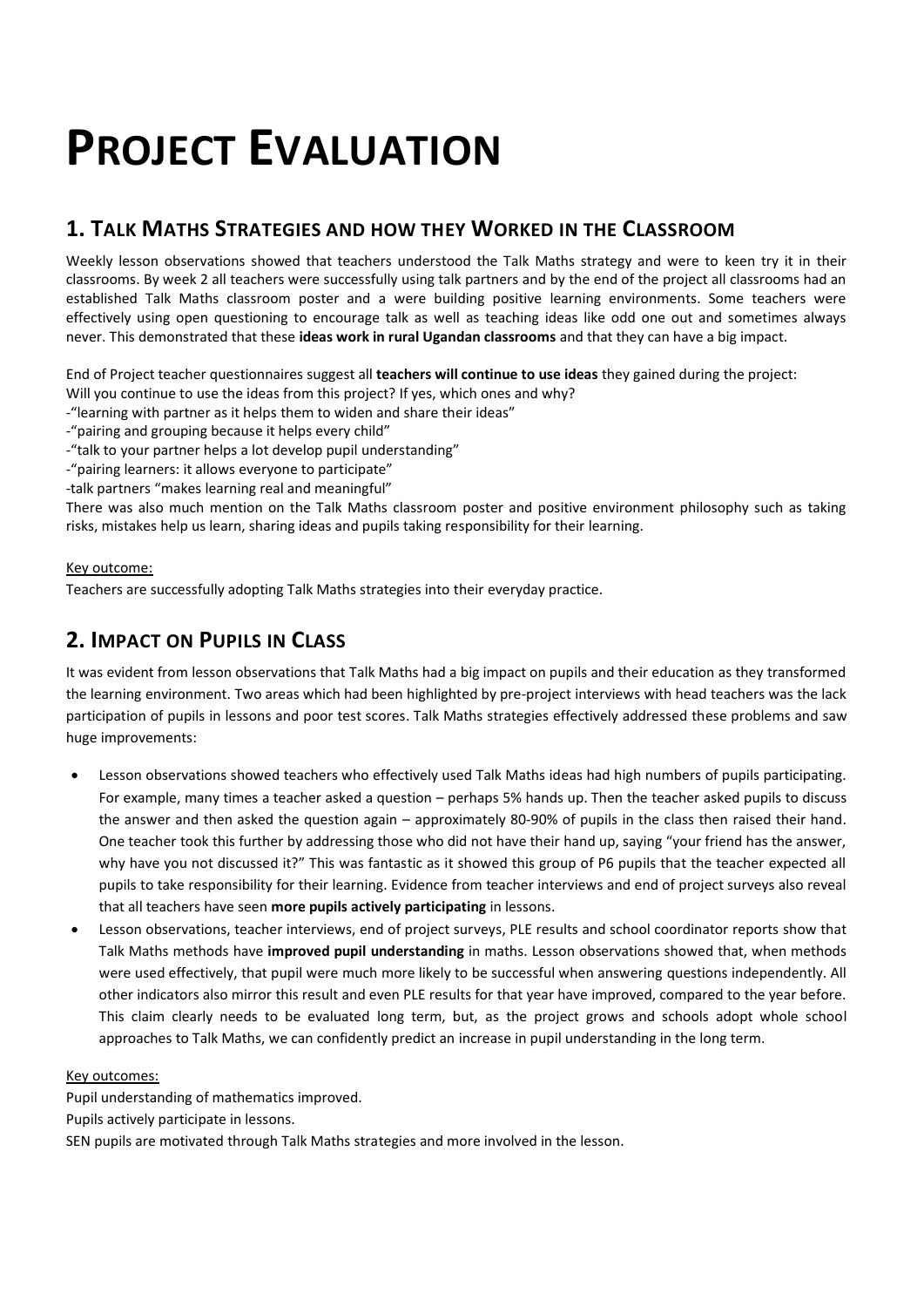## **3. PUPIL ATTITUDE TO MATHEMATICS**

Teachers reported that pupils involved in the project had a renewed "love" for mathematics; they were more confident, enjoyed working together and had more positive attitudes towards mathematics. The results from the pupil survey mirror these conclusions.

#### Information regarding pupil survey

The pupil survey was conducted at the end of the project and compares the attitudes of pupils to mathematics. It asks them to rank the 4 main subjects in order of preference and in order of easiest-hardest. Teachers conducted the survey and were asked to choose a random sample of pupils and an equal mix of boys and girls. The results of completed surveys are analysed below.

| Name:                     |                   | School:          |               |  |
|---------------------------|-------------------|------------------|---------------|--|
| $+A L N$                  | PETER             | OKIWRA           | $\frac{1}{5}$ |  |
| Class:                    |                   | Please circle:   |               |  |
| 5                         |                   | Male             | Female        |  |
| <b>Favourite Subject:</b> |                   | Easiest Subject: |               |  |
| English                   |                   | English          |               |  |
| Maths                     |                   | Maths            |               |  |
| Social Science            |                   | Social Science   | 3             |  |
| Science                   |                   | Science          |               |  |
| 1=favourite               | 4=least favourite | $1 = e$ asiest   | 4=hardest     |  |

Results from 7 classes, 4 not involved in the project and 3 involved.

| Classes NOT involved in Talk Maths |           |      |         |      |  |  |  |
|------------------------------------|-----------|------|---------|------|--|--|--|
|                                    | Favourite |      | Easiest |      |  |  |  |
|                                    |           | М    | F       | М    |  |  |  |
| Pomede P5                          | 3.00      | 1.55 | 2.58    | 1.82 |  |  |  |
| Rugot P5                           | 1.25      | 1.00 | 1.75    | 1.40 |  |  |  |
| Rugot P6                           | 2.11      | 1.00 | 1.89    | 1.75 |  |  |  |
| Okwira P7                          | 3.14      | 1.89 | 3.21    | 1.89 |  |  |  |
|                                    |           |      |         |      |  |  |  |
| Average                            | 2.38      | 1.36 | 2.36    | 1.71 |  |  |  |
|                                    |           |      |         |      |  |  |  |

| <b>Classes involved in Talk Maths</b> |           |      |         |      |  |  |  |
|---------------------------------------|-----------|------|---------|------|--|--|--|
|                                       | Favourite |      | Easiest |      |  |  |  |
|                                       |           | м    | F       | м    |  |  |  |
| Rugot P4                              | 1.13      | 1.00 | 1.00    | 1.00 |  |  |  |
| Rugot P7                              | 1.00      | 1.20 | 1.20    | 1.00 |  |  |  |
| Okwira P5                             | 1.00      | 1.50 | 1.25    | 1.25 |  |  |  |
|                                       |           |      |         |      |  |  |  |
|                                       |           |      |         |      |  |  |  |
| Average                               | 1.04      | 1.23 | 1.15    | 1.08 |  |  |  |

These results show:

- Pupils involved in Talk Maths are more positive toward maths. They are more likely not to think as mathematics as a difficult subject and to enjoy learning mathematics.
- Boys, regardless of whether they were involved or not, are quite positive towards mathematics, with many who say mathematics is their favourite subject.
- Girls who were not involved in the project have negative attitudes towards mathematics. Many believe mathematics is the most difficult subject and do not enjoy mathematics.
- The biggest difference between classes involved and not involved in the project is for girls. Girls involved in the project were much more positive towards mathematics than girls who had not been involved.

#### Key outcomes:

Pupils are more confident in mathematics lessons.

Pupil Attitude to mathematics is more positive.

Pupil attitude towards Talk Maths ideas is very positive.

In particular, girls' attitudes to mathematics improved significantly in Talk Maths classrooms.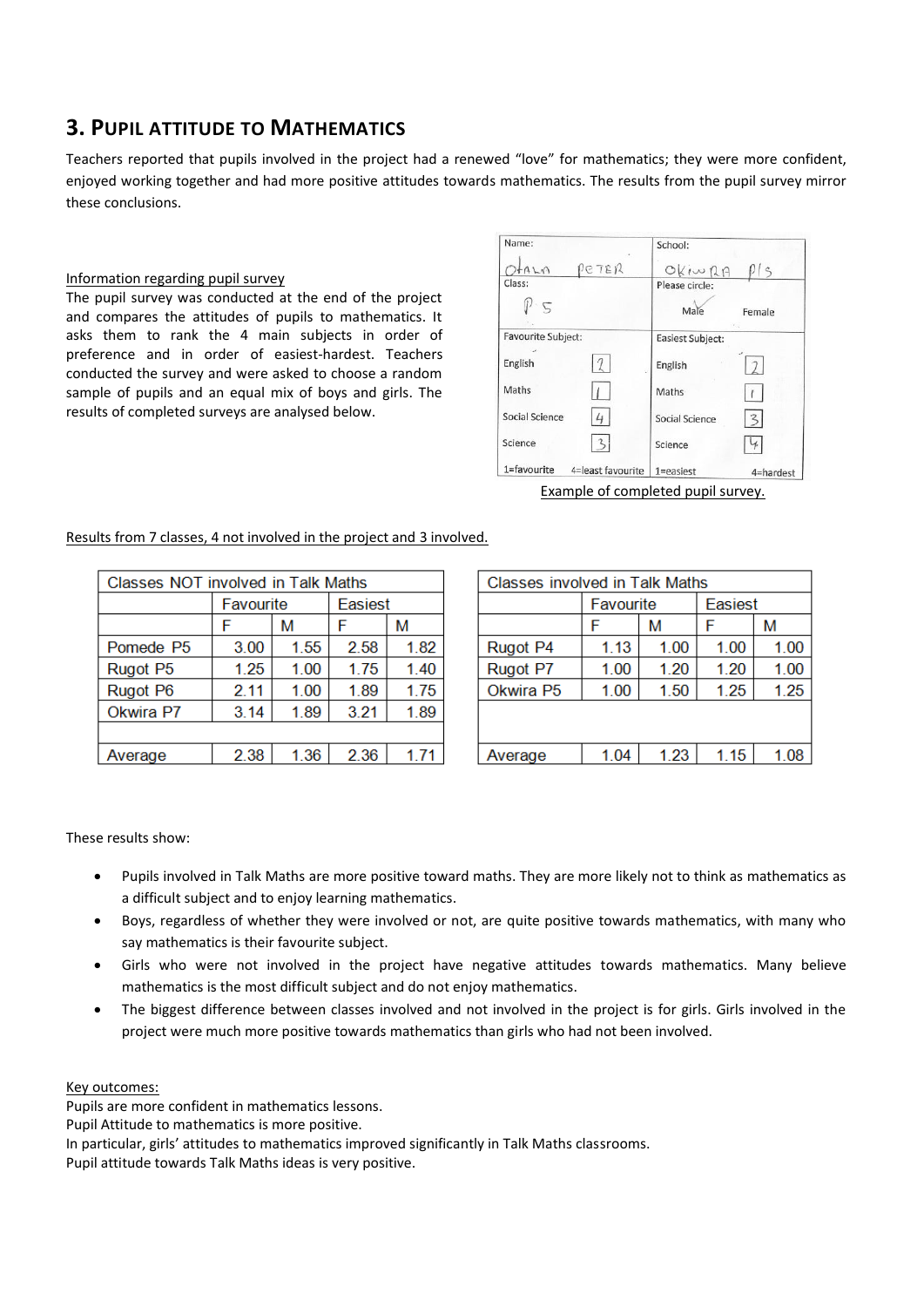#### **4. TEACHERS ARE MORE CONFIDENT TEACHING MATHEMATICS.**

An area of real success during the project was the enthusiasm that came from Ugandan teachers. They could see Talk Maths strategies having a real impact on pupil learning, but also on their own attitude to mathematics and teaching mathematics. Comments below are from 7 different teachers involved in the project.

"It has made me pick interest in teaching maths as a subject"

"The project has improved my own understanding of teaching maths."

"It has improved my ability to grasp facts in maths"

"The project has increased my appetite for mathematics"

"Formerly I had negative attitudes towards teaching maths but this project has given me the interest"

"Talk Maths project has improved my own understanding of maths. I used to get bored when teaching maths because pupil were not understanding. Nut now pupils are getting well with maths."

"It has made me love to teach maths"

## **5. TEACHERS, HEAD TEACHERS, PTAS AND SMCS ARE EXTREMELY ENTHUSIASTIC TO**

#### **CONTINUE THE PROJECT.**

Interviews with all stakeholders at the end of project meeting showed that all were extremely keen to see the Talk Maths project continue and networks were put in place to enable this.

PTAs, SMCs and Virginia Ochwoh (former teacher trainer in Kampala) were extremely pleased to see the positive impact the project had had and were keen to see this continue and develop. All pledged to support schools in this goal.

All Head Teachers had seen huge changes in the teaching and learning mathematics in their school and were looking to the future and planning how they could organise a whole school approach to Talk Maths. They were extremely keen for the project to continue and develop.

In the end of project survey, teachers commented that:

"Talk Maths should cover all classes"

"Talk Maths should be put in termly work plan"

I would like to see "facilitating and funding for Talk Maths project."

We should have "regular capacity building workshops"

"Talk Maths should be done in the whole country"

"All nearby schools to be involved"

"Talk Maths project should continue to many other schools and should also be included in the Ugandan curriculum"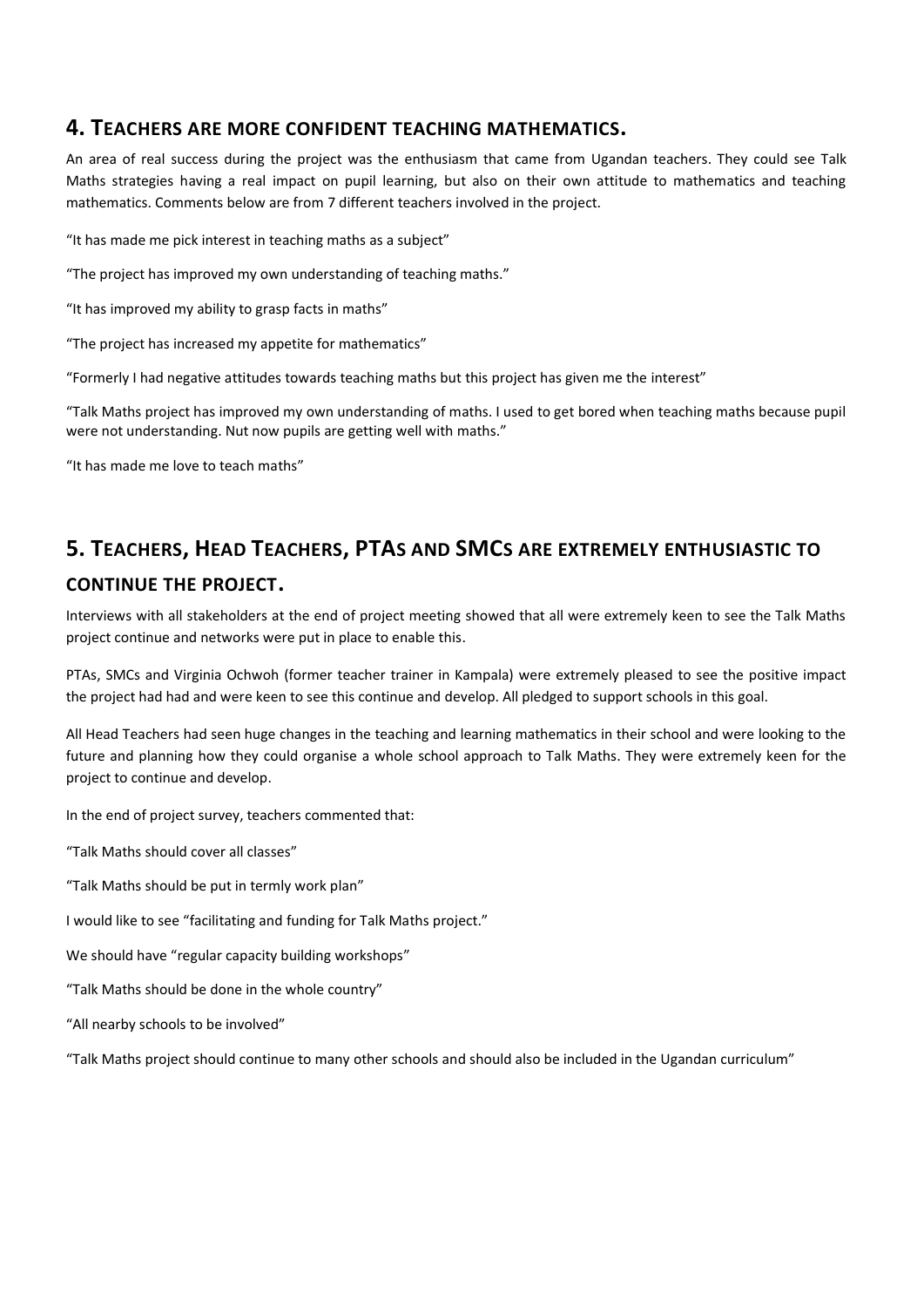#### **APPENDIX 1: EXAMPLE OF ANONYMOUS END OF PROJECT TEACHER SURVEY**

What changes have you seen in your classroom since the beginning of the project? . The pupils have picked great interest in maths. . They like to talk to each other their Fraction before they answer party questions<br>partner before they answer party questions<br>Many children from other classes come<br>to learn from my class flet wall charts. the pupils attitude house changed<br>The pupils attitude house changed<br>greatly. They have developed great want to miss maths lesson they have How has the project changed/improved your own understanding of teaching maths? The Talk maths project has improved my own understanding in because prepils teaching mat were not undertanding bien user nation were not Yes, talk to your partner helps alot<br>develop pupils undesstanding<br>because they share ideas. How would you like to see the Talk Maths project develop in the future? The school managements and teacher should put this in work plan of the school If we were to do this project again, are there any changes you would make to improve the project? All classes and teachers in every school should get involved in preject.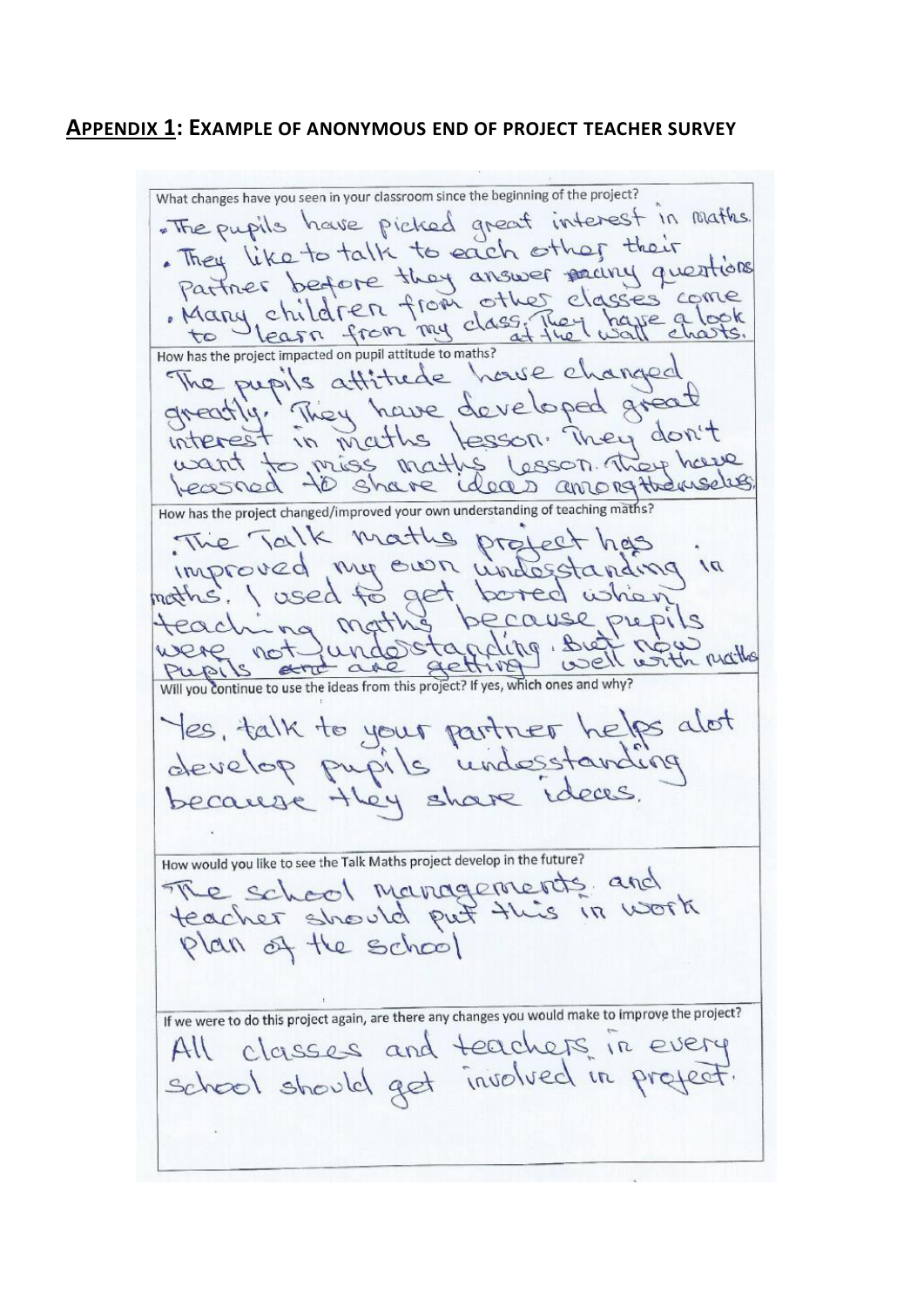## **APPENDIX 2: TERM 3 SCHOOL COORDINATOR REPORT**

Here find the report for  $3<sup>rd</sup>$  term from different school coordinators.

- 1. What impact has the Talk Maths Pilot project had on teachers in your school?
- Teachers are more confident to try the new ideas in the classrooms.
- It has helped teachers to improve on consultative nodes.
- It has prompted some teachers to change their methods of teaching mathematics.
- It has helped them to concentrate morely on slow learners and first learners go by themselves.
- They are realizing that maths is not a hectic subject but everyone can handle it especially in P.1 P.4
- It has raised teachers' awareness on research and teaching ideas that have become a foundation of Talk Maths.
- 2. What impact has the Talk Maths pilot project had on pupils in your school?
- Pupils actively participate in the lesson.
- It has helped pupils to know that they can also guide others in class.
- It has improved on classroom control
- It has improved on class leadership especially on champions.
- It has created academic competition.
- The pupils' understanding in maths has been raised.
- 3. Are you using Talk Maths Champions? If so, what class and what effect are they having on pupils?
- Yes, talk maths champions are used from  $P.1 P4$  classes effectively. Effects: It has made the champions to be fully loved.
- They have maintained participating in challenging maths problems.
- They are helping others even when their teachers are not in the class.
- It has motivated even slow learners to pick up the courage.
- Confidence in children is built.
- It has simplified teachers' workload in terms of helping slow learners.
- It has developed positive attitudes and the spirit of concentration in children.
- It has promoted classroom control.
- Classroom environment has been improved.
- 4. What are the attitudes of teachers in your school towards trying talk maths ideas? Attitudes of teachers involved:
- The project should be much strengthened.
- The project arouses child centered approach.
- Children like expressing their own views before others.
- Helps learners and teachers to get relieved from burdens of talking for a long period.
- Grouping of children has led to participatory method of teaching maths.
- There is positive attitude towards Talk Maths project.

Attitudes of teachers not involved:

- The teachers need to be taken outside to exchange education tours so that ideas can be shared.
- More materials to be purchased to aid talk maths project.
- One of the pilot schools should be made a resource center.
- There is need for traing of every teacher on talk maths project on termly basis.